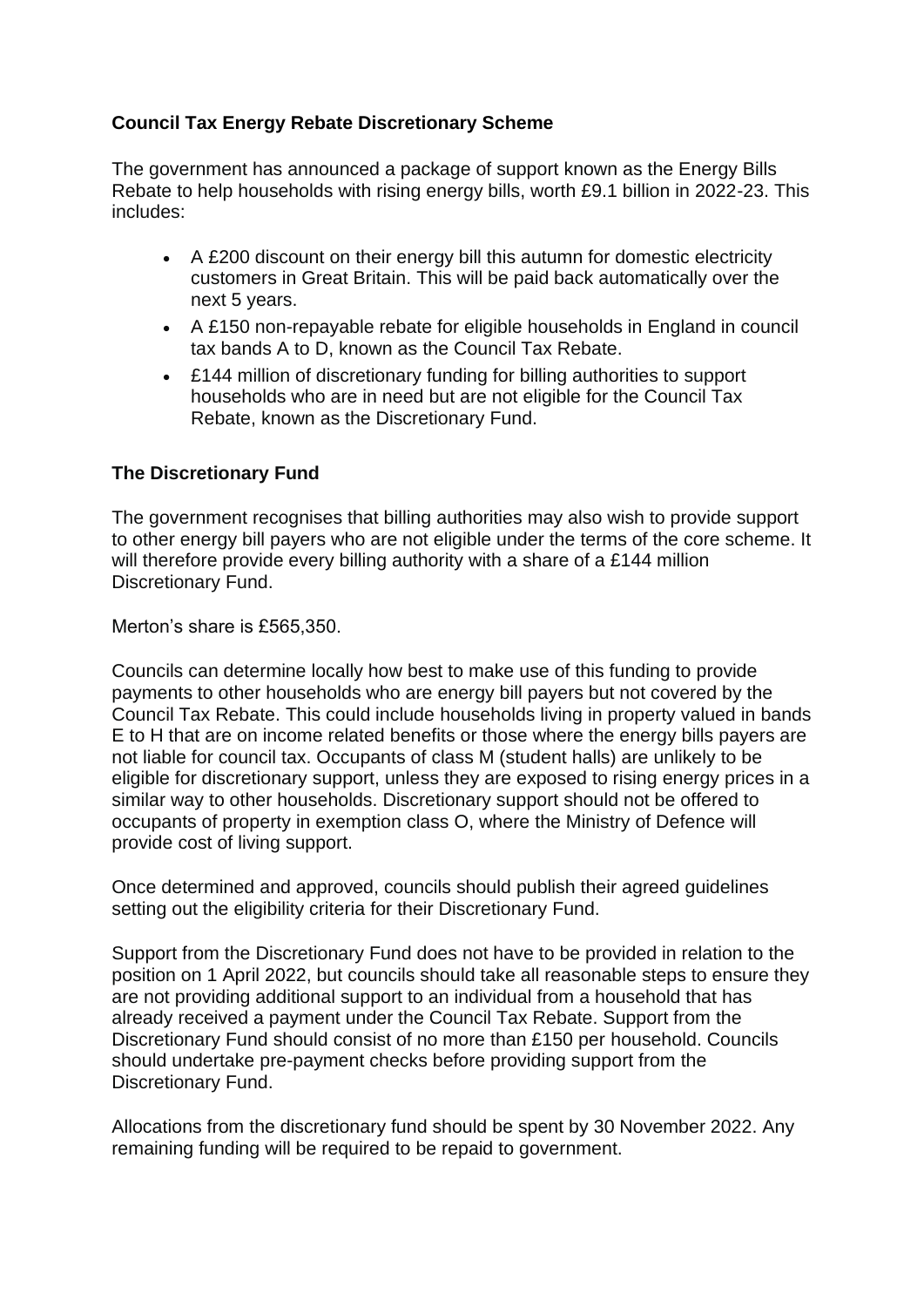#### **Merton's Scheme**

| Group                                                                                    | <b>Estimated</b><br>number | Amount<br><b>Paid</b> | <b>Total</b>              |
|------------------------------------------------------------------------------------------|----------------------------|-----------------------|---------------------------|
| Council Tax Support households in<br>bands E to H                                        | 950                        | 150                   | £142,500                  |
| New CTS households from 1 April<br>to 30 June all bands that haven't<br>received payment | 350                        | 150                   | £52,500                   |
| Household where pensioner(s)<br>liable in band E to H                                    | Unknown                    | $\star$               | <b>Balance of</b><br>fund |

\*Will be dependent on the number of applicants, but maximum of £150 and could be much lower

# **Timeframes**

Council tax support households will commence in mid-May 2022

New council tax support households from 1 April 22 to 30 June 22 will commence mid-July

Households where pensioners are liable will commence early June with a three month application window

(The timeframes may vary depending on volume of work support available)

# **Applications**

An application will be required. This will be via a simple online web form. The council will provide residents with assistance to make applications, if they cannot access the web form from their mobile or on-line.

# **Pre Payment Validation**

The government require councils to undertake pre-payment checks before providing support from the discretionary fund.

# **Payments**

The standard method of payment will be via a bank transfer to the applicants bank account. The council will consider making payments to family or friends bank accounts where permission has been granted.

Applicants can choose to have the payment credited to their council tax account.

In exceptional circumstances payments via the Post Office will be considered

#### **Decisions**

The scheme will be administered by the Revenues and Benefits section on behalf of the Director of Corporate Services

Decisions on applications will be made by the Head of Revenues and Benefits

# **Appeals**